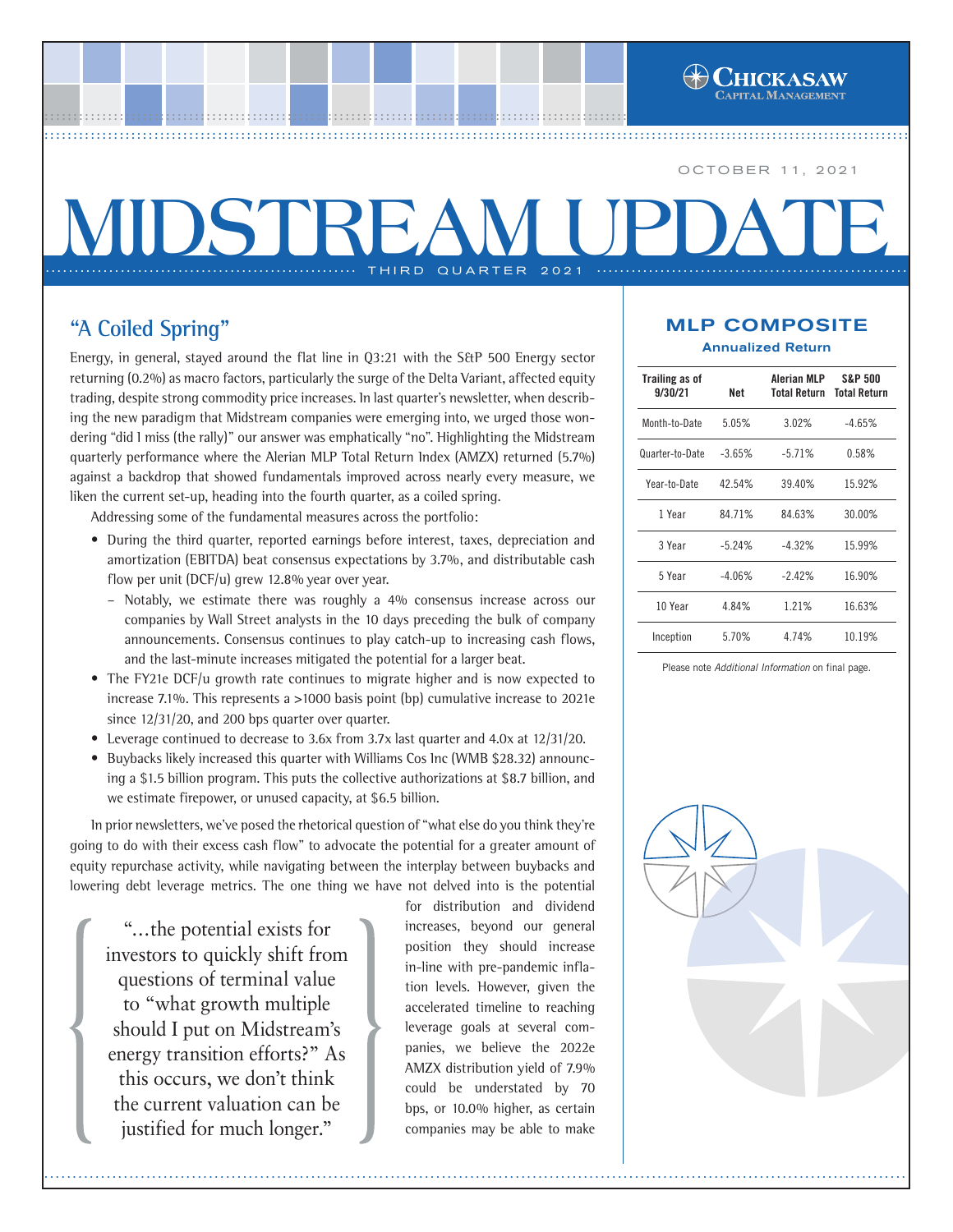some one-time adjustments to their payouts before resuming modest growth.

As you will read in a later section, we had a flurry of announcements from Midstream companies related to their energy transition efforts during the quarter. These are not oneoffs, but rather announcements of commercial strategies that in many cases are scalable. Midstream valuations remain very inexpensive with the Price/DCF (P/DCF) trading at 5.3x and the free cash flow (FCF) yield being 15.7%, both on a forward twelve-month (FTM) basis. The P/DCF ratio is down (11.7%) Q/Q even though the AMZX was down less at (5.7%) due to the increasing cash flow (DCF/u) in the denominator. In addition to the positive factors related to the current financial performance of the sector, the potential exists for investors to quickly shift from questions of terminal value to "what growth multiple should I put on Midstream's energy transition efforts?" As this occurs, we don't think the current valuation can be justified for much longer.

Lastly, the end of the third quarter and most of the fourth quarter for the past several years has contended with a tax-loss selling overhang. Given the strong performance YTD we don't expect that phenomenon to be material this year.

## **Energy supply & demand fundamentals**

The current dynamics occurring with the energy supply and demand fundamentals have been well-documented through the headlines of those higher prices impacting consumer wallets with higher heating and cooling bills for homes, or higher prices when filling up cars. Undoubtedly, this should have led to a greater consciousness about what is occurring on a global basis, where certain regions are dealing with extreme end-market prices, and we'll do our best to discuss the set up for Midstream in both a domestic and global context.

Much like other supply chains that have been disrupted, due to the uneven restart of the global economy (think semiconductors, shipping and food to name a few), the supply of energy in all forms is no different. However, given it requires longer lead times to plan for energy supply to meet demand growth, the mismatch could be in place for longer than the markets may be appreciating. We've been discussing this potential since the summer of 2020, and it's generally playing out as we forecasted.

Focusing first on natural gas, it's been 13 years since we've seen Henry Hub prices at the quarter-end level of \$5.87 per thousand cubic feet (mcf). There are several factors driving domestic prices, but it begins with capital discipline that has been in place for U.S. gas-focused producers for several years, as low gas prices haven't justified growth economics. Although we expect to see some increased rig activity in early 2022, particularly for combo drilling areas where there is the added benefit of producing both natural gas and natural gas liquids (NGLs), producers are still waiting on higher price signals further out on the natural gas price curve where they can create greater financial security through hedging.

But, if you think the U.S. gas price bouncing to nearly \$6.00 is high, compare those with end-of-quarter Japan Korea Market (JKM) and Dutch Title Transfer Facility (TTF) prices at \$31.10 and \$31.85, respectively<sup>1</sup>. In Asia, this is due primarily to shortages in the Chinese power market as industrial demand surged with global re-opening. This has been compounded by lower hydropower availability in the South, and higher coal prices in the North, both of which have caused the government to begin forcing rationalization. Also, in an apparent move to contain domestic unrest, China's central government ordered the country's state-owned energy companies on 9/30/2021 to "secure supplies at all costs"2 . This has had knock-on effects throughout the Asia-Pacific region, as China bought more liquefied natural gas (LNG) at the expense of other nations which more heavily rely on this fuel to generate electricity.

In Europe, this is driven primarily by two different supply factors. First, there has been a lower supply of renewable energy, which should caution readers about the pace of the energy transition. Second, there has been lower gas supply as European nations wedded themselves to supply from Russia via the Nord Stream 2 pipeline—the pipeline is operational; the gas has yet to materialize. On September 28<sup>th</sup>, the CEO of French-based TotalEnergies SE (TTE \$50.12) said he believes the gas crisis, and therefore high prices, will be sustained through the winter in Europe<sup>3</sup>. Just so we're clear, these countries placed their trust in the insecurity of Russian gas supplies via a Russian pipeline over the security of U.S. produced gas delivered via LNG cargoes.

Back in the U.S., where the security and reliability of natural gas delivered by Midstream pipelines was demonstrated during Winter Storm Uri, we see a continued strong demand-pull across pipelines where capacity exists this winter. We emphasize "exists" because local and regional policy still presents strong obstacles to new gas pipelines, and expansions of existing pipelines similarly face very high hurdles to gain approval. Thus, the ability to grow gas volumes to customers who desire reliability is hampered at present. Taking note from other areas of the world, as we transition to increased renewable sources of generation, policy and practicality need to better align to avoid scenarios such as what is occurring in other parts of the world. It's not

<sup>&</sup>lt;sup>1</sup> Based on CME Group settlement prices as of 9/30/2021.

<sup>2</sup> Bloomberg, LP, "China Orders Top Energy Firms to Secure Supplies at All Cost", 9/30/2021.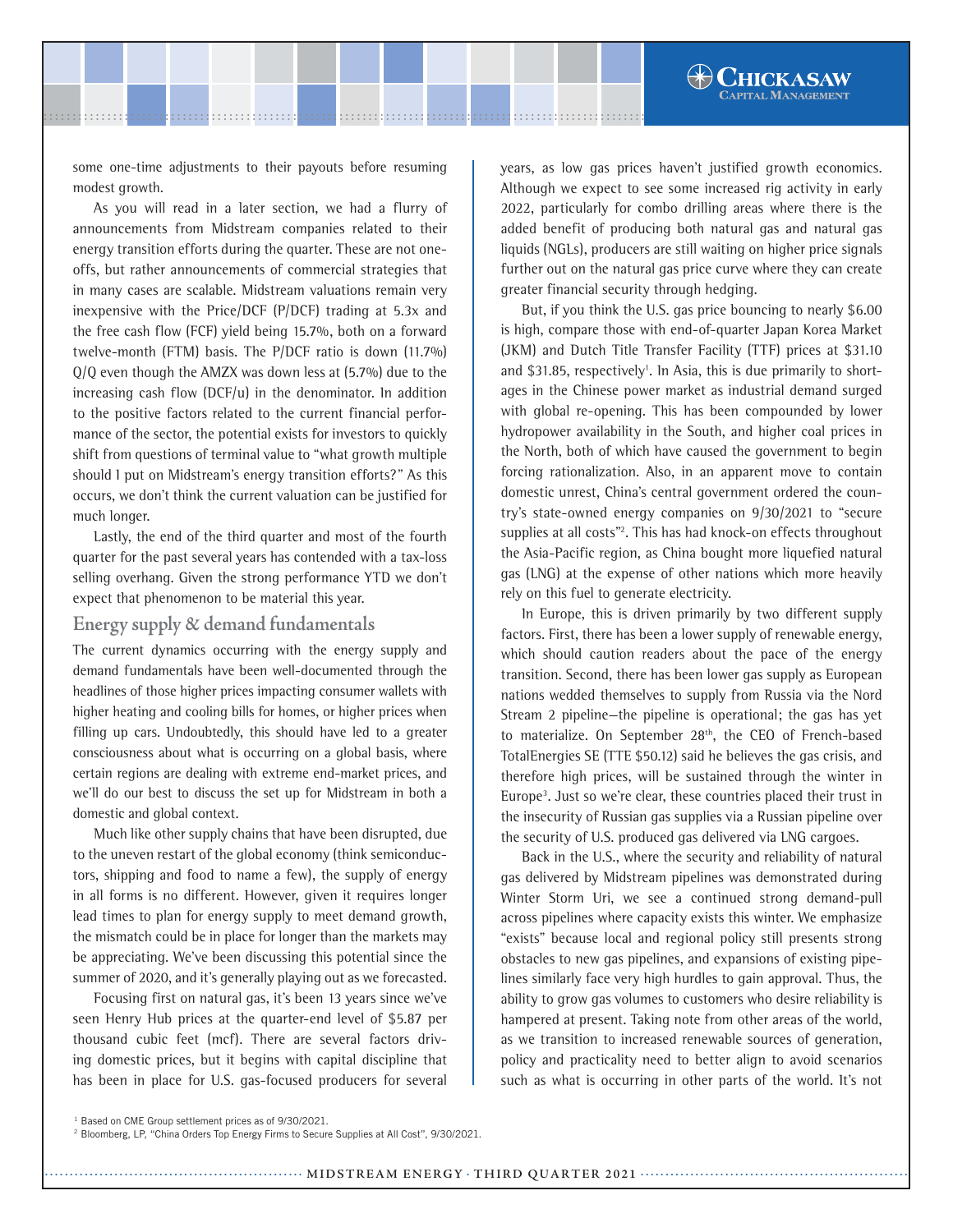just price that incentivizes supply, it's capacity availability. In our view the U.S. will increasingly transition our supply while removing  $CO<sub>2</sub>$  from the atmosphere, but we don't forecast a scenario where demand for U.S. natural gas drops for several decades, particularly given the export drivers discussed above. The good news is our read on investor sentiment regarding the use of natural gas appears to be shifting back to neutral—it's amazing what low supply and higher prices will do. Expecting the transition to happen without considering all of the derivative impacts is bad for America particularly when we have nearly as much natural gas in abundance as wind and sunlight.

Crude oil ended the quarter above \$75 per barrel and Brent retained its premium closing higher at \$78. Again, referencing the supply chain comparison, global demand continues to recover faster than supply can grow to match. There is, potentially, additional supply within the Organization of the Petroleum Exporting Countries (OPEC), particularly at the top with Saudi Arabia, but they and others are already filling gaps opened by key producing countries within the cartel, such as Nigeria and Libya which are under constraints to get their supply to market. Adding to consternation around near-term supply, OPEC announced on 10/4/21 that they would stick with

current planned supply increases of 400 thousand barrels per day (MBpd) per month, as they don't want to risk oversupplying the market in the second half of 2022. Looking longer term, BP plc (BP \$28.87), which had previously forecasted peak demand having already occurred in 2019, has now revised their expectations that demand will be back to 2019 levels in 2022, and will grow from there4 . Lastly, as we were going to press, Moody's Investors Service ("Moody's") Energy analysts indicated they believe global producers need to raise their budgets 54% to more than \$500 billion (or "half a trillion" as cited in press reports) to overcome what they see as a significant supply deficit in the next few years<sup>5</sup>.

**HICKASAW** 

Focusing on U.S. volumes, supply growth has been restrained by the capital discipline enforced on U.S. production by their public shareholders. While discipline has been good for stability and increased cash returns, it's become inflationary for U.S. prices because producers have focused more on their drilled, uncompleted wells (DUCs) as the lowest cost way to bring volumes to market, while avoiding higher costs associated with new rig activity. You can see in the chart below where the DUC inventory has been decreasing while the DUCs as a percentage of total completions has remained high.



# **U.S. DUC Inventory**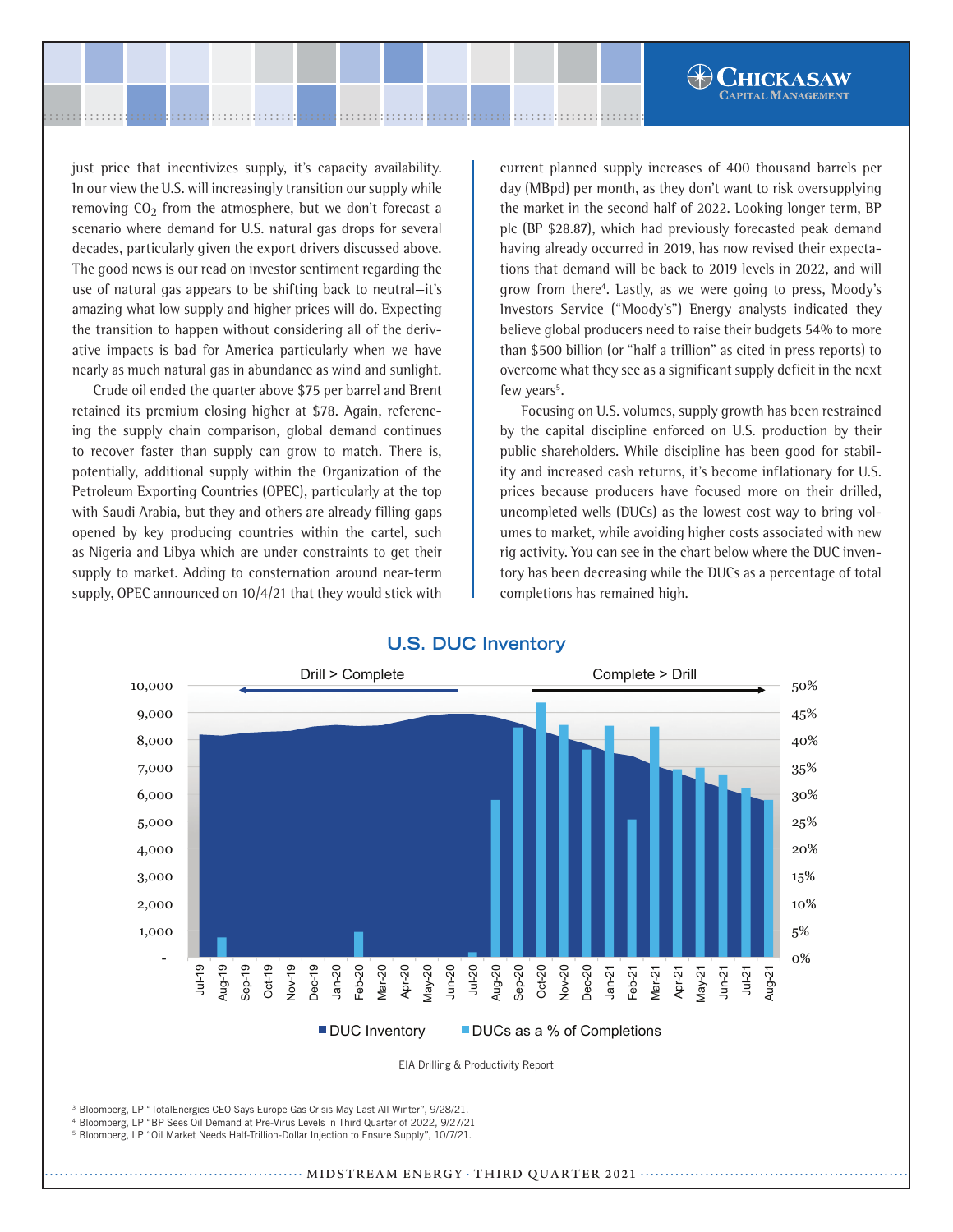

And the U.S. supply and demand profile is similar to the global picture as total petroleum inventories have now breached the low end of the 5-year range, and are at levels not seen since the middle of 2018.



## **Total U.S. Petroleum Inventories**

EIA Weekly Petroleum Status Report

Rig activity has been moving higher in recent weeks, but still requires a higher level to sustain the growth in volumes needed to assist in matching global demand needs. It typically takes a rig 6 months to produce, and we're probably into 2022 when new capital budgets are in place and allow meaningful rig additions to occur. Bottom line: even though we expect prices to remain higher, our assumption is for modest growth in crude volumes in first half of 2022 with an increasing slope of growth throughout the year, dependent upon the number of rig additions and productivity assumptions.

Turning lastly to NGLs, some believe it's propane's world and we're all just living in it. Propane prices had a strong quarter, rising 33% to \$1.45 per gallon. International demand has remained robust and, in what is typically propane's shoulder season during the summer months, we've continued to draw inventories in propane as well as the other NGLs that would come from growth in new rig activity. Historically, propane is tied to the price of crude with the ratio to Brent averaging 45% from 2014 to 2020, but as seen in the chart below it's already up to 81% as of the end of the quarter and there may be nothing stopping it from pricing at a premium to crude. Depending on how cold the U.S. winter is, there is theoretically no ceiling on propane prices, which could generate some headlines for this important but under-exposed commodity. Thus, we expect NGL volumes to remain robust, and for additional profits to be generated by integrated Midstream NGL companies who have the ability to maximize logistical constraints that will inevitably arise.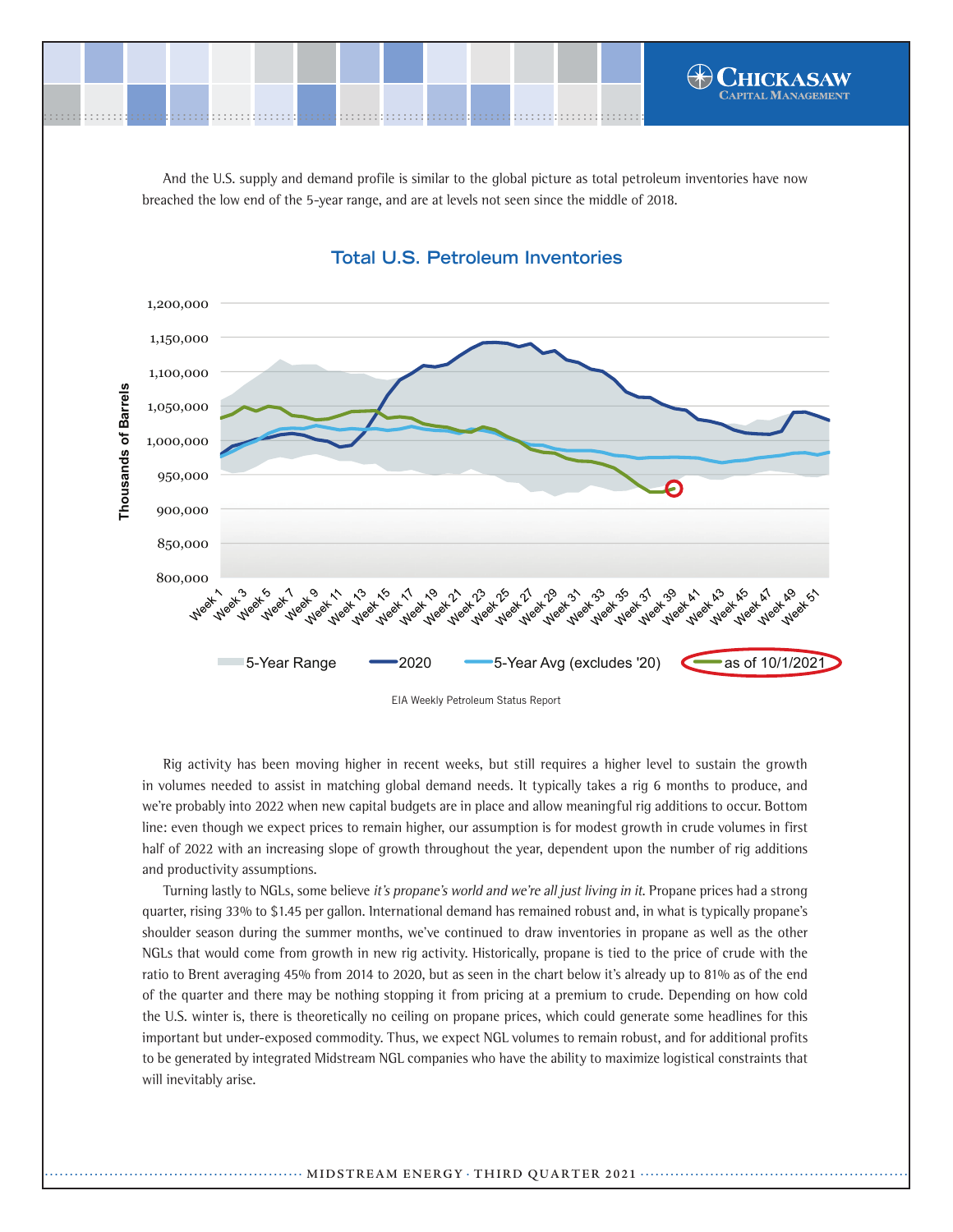

# **Mont Belvieu Propane Price as a % of Brent Price**



# **Energy transition**

The energy transition is alive and well in Midstream. In last quarter's newsletter we discussed the moves that we believed were afoot from our companies, but were not yet fully fleshed out. It didn't take long for announcements to come in a flurry throughout the third quarter. So, to the relief of many, allow us to skip the prose and deliver the straight facts on nearly 30 announcements since the beginning of the second quarter, though please bear with us through the introduction of several new acronyms.

#### **Cheniere Energy Inc (LNG \$99.67)**

- **5/4/21:** Announced they had supplied the first carbon neutral LNG cargo to Shell as part of the existing longterm LNG Sale and Purchase Agreement, as verified by an independent third party.
- **6/10/21:** Announced an agreement with 5 natural gas suppliers to implement quantification, monitoring, reporting and verification (QMRV) to support LNG's climate strategy initiatives, including their plan to provide Cargo Emissions Tags (CE Tags) to customers beginning in 2022.

## **DCP Midstream LP (DCP \$31.38)**

**• 8/2/21:** Committed to the energy industry's first environmental social & governance (ESG)-linked accounts receivable securitization facility.

**Enbridge Inc (ENB \$41.37)**

- **4/28/21:** Announced a partnership with Walker Industries and Comcor Environmental to develop renewable natural gas (RNG) projects across Canada.
- **6/28/21:** Closed \$1.5 billion of sustainability linked bond financing.
- **9/28/21:** Made several announcements in conjunction with its inaugural ESG day:
	- Formed a New Energies Team to advance low carbon energy infrastructure opportunities across its entire asset footprint.
	- Announced a memorandum of understanding (MoU) with Shell North America, a subsidiary of Royal Dutch Shell plc (RDS \$46.57) to develop low-carbon solutions across their joint footprints.
	- Announced a partnership with Vanguard Renewables where ENB will support 2 billion cubic feet per year (Bcf/y) of production from Vanguard's processing facilities in the U.S. Northeast and Midwest across its transportation network.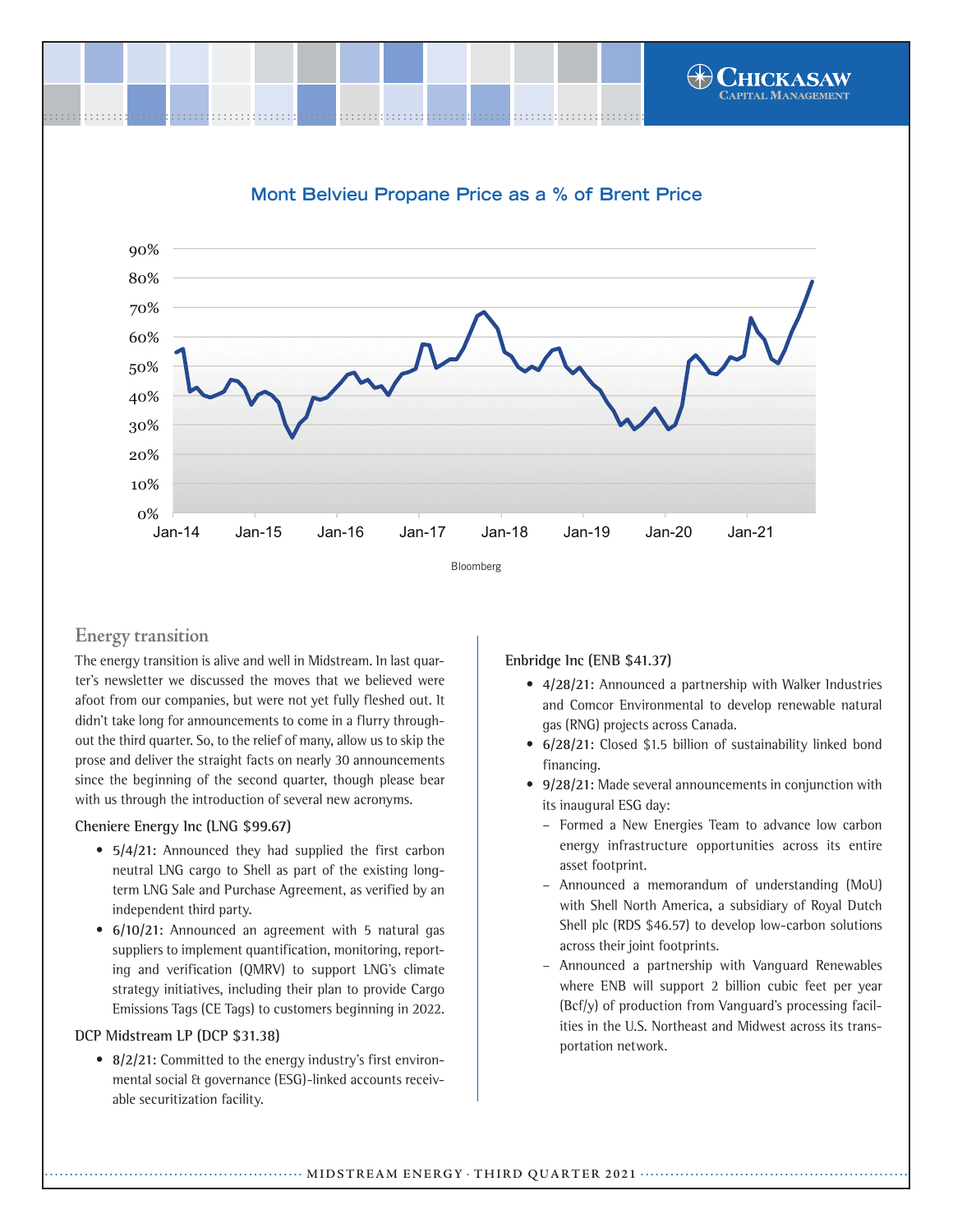#### **Energy Transfer LP (ET \$9.94)**

- **4/28/21:** Announced the completion of the Maplewood 2 Solar Project in West Texas.
- **8/2/21:** Joined The Environmental Partnership which is committed to continuously improving the industry's environmental footprint.
- **9/1/21:** Announced that it signed a 15-year Power Purchase Agreement (PPA) with SB Energy to source electricity in northeast Texas.
- **9/29/21:** Announced that its Dual Drive Technology received the Environmental Excellence Award from the GPA Midstream Association. This compression system features patented technology that involves both a natural gas engine and an electric motor allowing each individual Dual Drive compression unit to switch between drivers at any time to actively manage both greenhouse gas emissions and the use of the electrical grid.

#### **EnLink Midstream LLC (ENLC \$7.48)**

**• 6/3/21:** Announced the formation of EnLink Carbon Solutions which is pursuing carbon capture, utilization and storage (CCUS) opportunities, particularly along their Louisiana intrastate network that has the highest number of connections to this important industrial corridor.

#### **Enterprise Products Partners LP (EPD \$23.51)**

**• 9/13/21:** Announced a framework with Chevron New Energies, a subsidiary of Chevron Inc (CVX \$108.05), to study and evaluate opportunities for carbon dioxide  $(CO<sub>2</sub>)$ CCUS from the U.S. Midcontinent and Gulf Coast.

#### **Equitrans Midstream Corp (ETRN \$10.80)**

**• 7/12/21:** Announced that they would purchase carbon offsets for its Mountain Valley Pipeline once in service over a 10-year period for an expected cost of \$150 million.

#### **Kinder Morgan Inc (KMI \$17.47)**

- **7/16/21:** Purchased renewable natural gas (RNG) developer Kinetrix Energy.
- **9/13/21:** Partnered with Neste (NTOIF \$54.55) to create raw material storage and logistics hub to support production of renewable diesel (RD), sustainable aviation fuel (SAF), and renewable feedstocks for polymers and chemicals.
- **9/21/21:** Partnered with Southwestern Energy Company (SWN \$5.12) to initiate a responsibly sourced natural gas (RSG) program which will reduce methane emissions from SWN's production in the northeast and along KMI's Tennessee Gas Pipeline.

• **9/29/21:** Announced that their new subsidiary Kinetrix and Wabash Valley Power Alliance began construction on three RNG facilities.

**CHICKASAW** 

#### **NuStar Energy LP (NS \$16.50)**

**• 4/13/21:** Announced an expansion at their renewable fuel hub in Northern California to supply SAF produced by Neste to San Francisco International Airport (SFO).

#### **ONEOK Inc (OKE \$61.63)**

**• 9/22/21:** Joined other Midstream companies by announcing an emissions reduction target of 30% in scope 1 and scope 2 greenhouse gas (GHG) emissions by 2030.

#### **TC Energy Inc (TRP \$49.81)**

- **6/17/21:** Announced a partnership with Pembina Pipeline Corporation (PBA, \$32.90) to develop the Alberta Carbon Grid with the capability of transporting 20 million tons per annum (MMTPA).
- **7/28/21:** Reached an agreement with Canada's Department of National Defence that allows for a 1,000 MW clean energy storage project on federal lands to optimize Ontario's electricity system and deliver over \$250 million of savings annually.
- **8/12/21:** Signed an MoU with Irving Oil to explore the joint development of a series of projects focused on reducing GHG emissions while also creating new economic opportunities.
- **9/20/21:** Executed a 15-year PPA with EDP Renewables Canada Ltd for 297 megawatts (MW) from the Sharp Hills Wind Farm.
- **10/7/21:** Announced an agreement with Nikola Corporation (NKLA, \$10.68) where they will collaborate on co-developing, constructing, operating and owning large-scale hydrogen production facilities (hubs) in the U.S. and Canada.

#### **Williams Cos Inc (WMB \$28.32)**

- **6/3/21:** Established a MoU with Microsoft Corp (MSFT \$294.85) which will explore lower carbon opportunities with a focus on the development of the hydrogen economy, RNG, CCUS, and other energy storage solutions, while also using Microsoft Azure services to improve emissions reporting and monitoring.
- **9/22/21:** Announced an MoU with Ørsted to identify ways to leverage Ørsted's renewables and hydrogen expertise with Williams' natural gas infrastructure and processing experience to co-develop hydrogen or synthetic natural gas facilities powered by renewable energy in the U.S.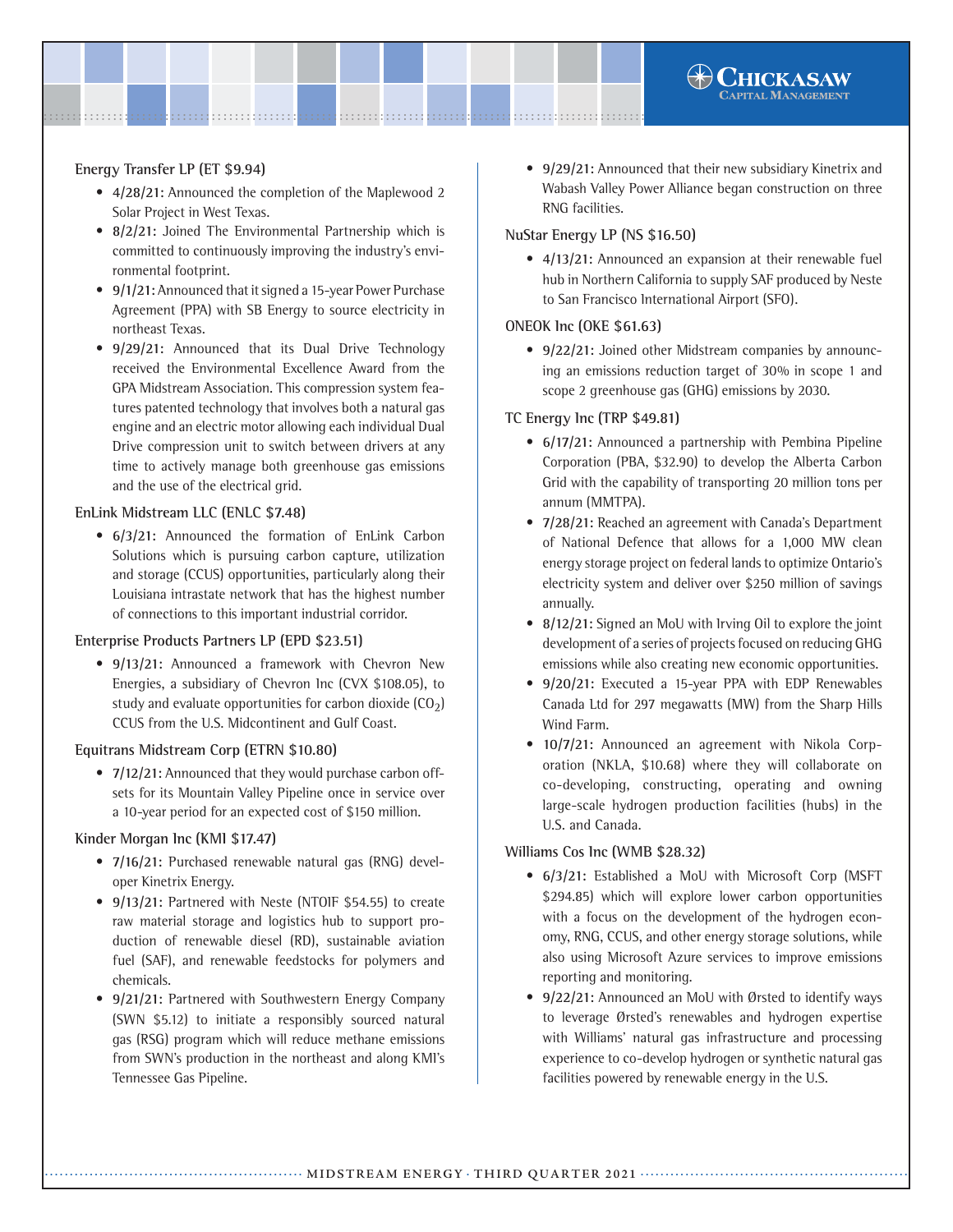There's a chance one or a few announcements were missed (and we apologize to our corporate readers if it was your company!), but we think the point is clearly made: We believe Midstream companies will not only participate, but will be on the necessary and leading edge of the energy transition. In addition, there are several companies who many not have had an announcement this year but already have existing contracts for substitutable fuels such hydrogen, RNG, biodiesel, renewable diesel, and others that should expand with greater adoption. The energy transition is real within Midstream, and our expectation is that momentum will pick up beyond partnerships and MoU's with actional business initiatives to create stable cash flows within companies' overall earnings.

........................................................................................................ ........................................................................................................

We continue to expand our comprehensive viewpoint of the ways Midstream is participating in the removal of  $CO_2$  from our atmosphere. If you would like to schedule a time for a presentation and discussion please reach out to your Chickasaw representative.

#### **Closing**

We purposefully shortened the commentary portion of this newsletter because it is evident to us tailwinds are behind both the current fundamentals and the long-term outlook for Midstream in ways they haven't been in many years. As always, we appreciate your support, and look forward to engaging with you on all things current and future with Midstream & Energy Transition during the quarter.

Geoffrey Mavar **Matt Mead** Robert Walker Bryan Bulawa



**HICKASAW** 

Geoffrey P. Mavar – Principal Matthew G. Mead – Principal Robert M.T. Walker – Principal Bryan F. Bulawa – Principal

Paul R. Jacob – Vice President Scott B. Warren, CFA – Senior Analyst Luke B. Davis, CFA – Senior Analyst

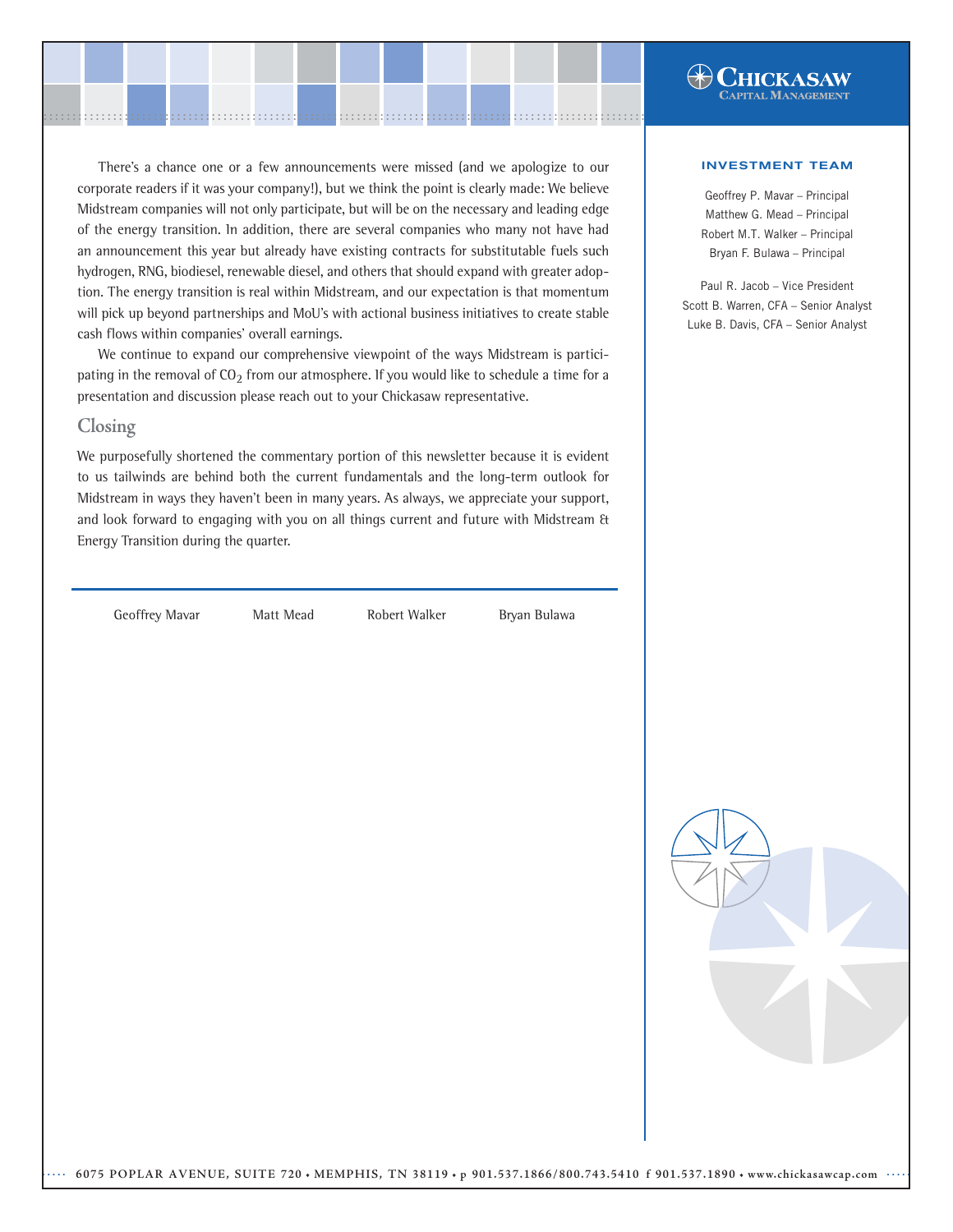Chickasaw Capital Management, LLC gives no guarantees with respect to the success of its investment management services and has not authorized any person to represent or guarantee any particular investment results. Any historical data provided herein are solely for the purpose of illustrating past performance and not as a representation or prediction that such performance could or will be achieved in the future. Securities are subject to numerous risks, including market, currency, economic, political and business risks. Investments in securities will not always be profitable, and investors may lose money, including principal. Past performance is no guarantee of future results. This is not an offer or solicitation with respect to the purchase or sale of any security.

.......................................................................................................[.](http://www.chickasawcap.com) ........................................................................................................

Chickasaw Capital Management, LLC does not provide legal, tax or accounting advice. Any statement contained in this communication concerning U.S. tax matters is not intended or written to be used, and cannot be used, for the purpose of avoiding penalties imposed on the relevant taxpayer. Clients of Chickasaw Capital Management, LLC should obtain their own independent tax advice based on their particular circumstances. Opinions expressed are current opinions as of the date appearing in this material only. No part of this material may be copied, photocopied or duplicated in any form, by any means, or redistributed without the prior written consent of Chickasaw Capital Management, LLC.

References to market or composite indices, benchmarks or other measures of relative market performance over a specified period of time (each, an "index") are provided for your information only. Reference to this index does not imply that the portfolio will achieve returns, volatility or other results similar to the index. The composition of the index may not reflect the manner in which a portfolio is constructed in relation to expected or achieved returns, portfolio guidelines, restrictions, sectors, correlations, concentrations, volatility or tracking error targets, all of which are subject to change over time. Indices are unmanaged. The figures for the indices do not reflect the deduction of any fees or expenses which would reduce returns. Investors cannot invest directly in indices.

The Alerian MLP Index is a composite of the most prominent energy Master Limited Partnerships that provides investors with an unbiased, comprehensive benchmark for this emerging asset class. The index, which is calculated using a float-adjusted, capitalizationweighted methodology, is disseminated real-time on a price-return basis (NYSE: AMZ), and the corresponding total-return index is disseminated daily (NYSE: AMZX). Relevant data points such as dividend yield are also published daily. For index values, constituents, and announcements regarding constituent changes, please visit www.alerian.com.

"Alerian MLP Index", "AlerianMLP Total Return Index", "AMZ" and "AMZX" are service marks of GKD Index Partners, LLC d/b/a Alerian ("Alerian") and their use is granted under a license from Alerian. Alerian does not guarantee the accuracy and/or completeness of the Alerian MLP Index or any data included therein and Alerian shall have no liability for any errors, omissions, interruptions or defects therein. Alerian makes no warranty, express or implied, representations or promises, as to results to be obtained by Licensee, or any other person or entity from the use of the Alerian MLP Index or any data included therein. Alerian makes no express or implied warranties, representations or promises, regarding the originality, merchantability, suitability, non-infringement, or fitness for a particular purpose or use with respect to the Alerian MLP Index or any data included therein. Without limiting any of the foregoing, in no event shall Alerian have any liability for any indirect, special, incidental, or consequential damages (including lost profits), arising out of the Alerian MLP Index or any data included therein, even if notified of the possibility of such damages.

The Energy MLP Classification Standard ("EMCS") was developed by and is the exclusive property (and a service mark) of GKD Index Partners, LLC d/b/a Alerian ("Alerian") and its use is granted under a license from Alerian. Alerian makes no warranties, express or implied, or representations with respect to such standard or classification (or the results to be obtained by the use thereof), and hereby expressly disclaims all warranties of originality, accuracy, completeness, merchantability, suitability, non-infringement, or fitness for a particular purpose with respect to any such standard or classification. No warranty is given that the standard or classification will conform to any description thereof or be free of omissions, errors, interruptions, or defects. Without limiting any of the foregoing, in no event shall Alerian have any liability for any indirect, special, incidental, or consequential damages (including lost profits), arising out of any such standard or classification, even if notified of the possibility of such damages.

S&P 500<sup>®</sup> Energy Index comprises those companies included in the S&P 500 that are classified as members of the GICS<sup>®</sup> energy sector.

Brent is a blend of crude oil recovered from the North Sea in the early 1960s., whose price is used as a benchmark for the commodity's prices.

Distributable Cash Flow (DCF) is calculated as net income plus depreciation and other noncash items, less maintenance capital expenditure requirements. Distributable cash flow (DCF) data is CCM calculated consensus of Wall Street estimates. The estimated consensus weighted average distributable cash flow (DCF) per unit growth rate for the AMZ and our Model Portfolio incorporates market expectations by using the average annual growth rate using rolling-forward 24-month data. DCF growth rate is not a forecast of the portfolio's future performance. DCF growth rate for the portfolio's holdings does not guarantee a corresponding increase in the market value of the holding or the portfolio.

Distribution Coverage Ratio is calculated as cash available to limited partners divided by cash distributed to limited partners. It gives an indication of an MLP's ability to make dividend payments to limited partner investors from operating cash flows. MLPs with a coverage ratio of in excess of 1.0 times are able to meet their dividend payments without external financing.

Distributions are quarterly payments, similar to dividends, made to Limited Partner (LP) and General Partner (GP) investors. These amounts are set by the GP and are supported by an MLP's operating cash flows.

Dutch Title Transfer Facility, more commonly known as TTF, is a virtual trading point for natural gas in the Netherlands. This trading point provides facility for a number of traders in Netherlands to trade futures, physical and exchange trades.

EBITDA is earnings before interest rates taxes depreciation and amortization.

Free Cash Flow (FCF) is a measure of financial performance calculated as operating cash flow minus capital expenditures.



**HICKASAW**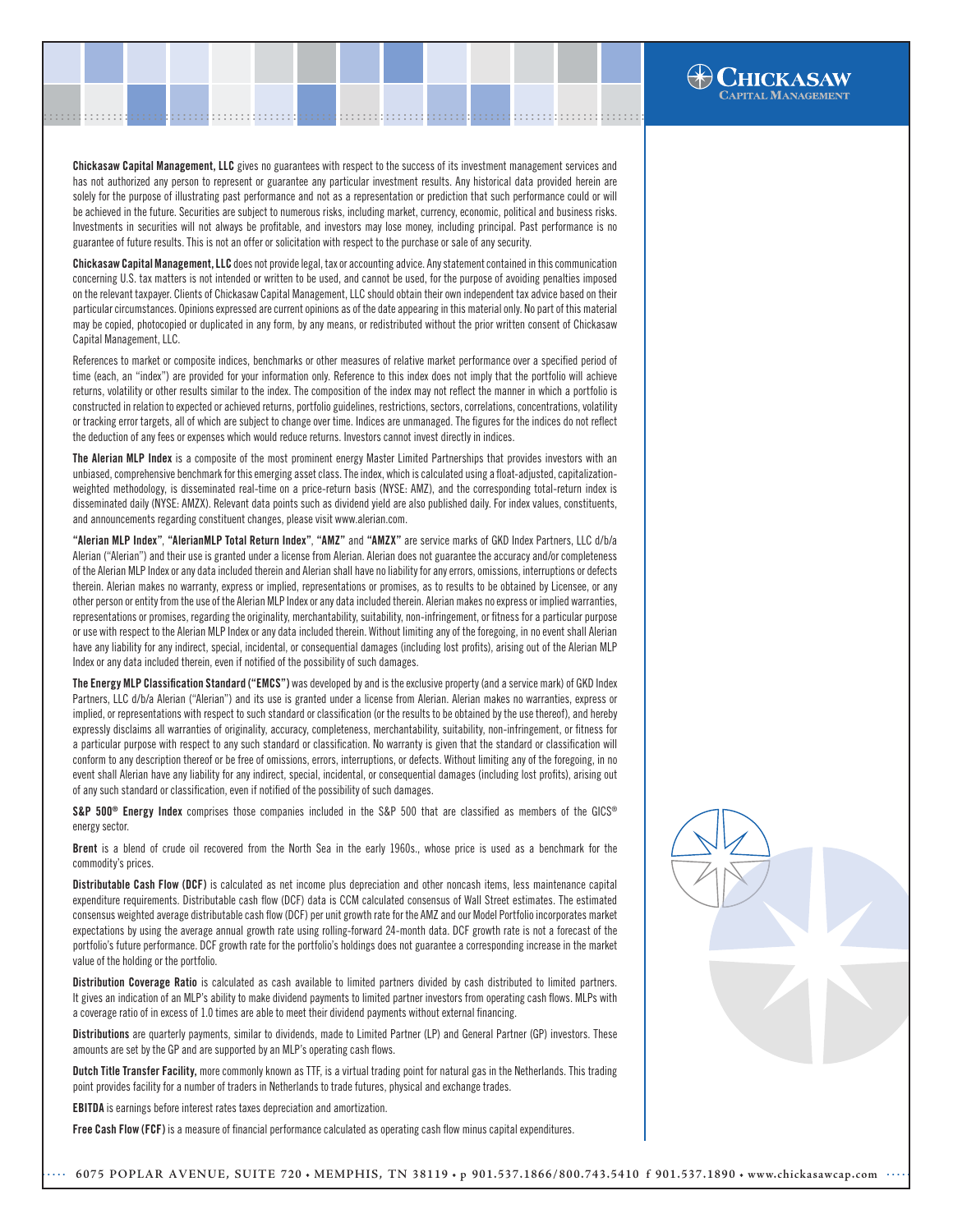

The Henry Hub is a distribution hub on the natural gas pipeline system in Erath, Louisiana, owned by Sabine Pipe Line LLC, a subsidiary of EnLink Midstream Partners LP who purchased the asset from Chevron Corporation in 2014.

Japan Korea Market (Platts JKM™) is the Liquefied Natural Gas (LNG) benchmark price assessment for spot physical cargoes. JKM™ reflects the spot market value of cargoes delivered ex-ship (DES) into Japan, South Korea, China and Taiwan. Deliveries into these locations equate to the majority of global LNG demand.

Leverage is net debt divided by EBITDA.

Mont Belvieu Propane in Texas has naturally occurring salt dome formations that serve as storage facilities for propane and has extensive access to pipelines, gas processing facilities and waterborne terminals.

Terminal Value is the value of an asset, business or project in perpetuity beyond a set forecast period for which future cash flows are estimated.

West Texas Intermediate (WTI), also known as Texas light sweet, is a grade of crude oil used as a benchmark in oil pricing. This grade is described as light because of its relatively low density, and sweet because of its low sulfur content. It is the underlying commodity of Chicago Mercantile Exchange's oil futures contracts.

Yield refers to the cash dividend or distribution divided by the share or unit price at a particular point in time.

This material is provided for informational and educational purposes only and should not be construed as investment advice or an offer or solicitation to buy or sell any security, product or service.

PAST PERFORMANCE DOES NOT GUARANTEE FUTURE RESULTS.



**HCKASAW** APITAL MANAGEMENT